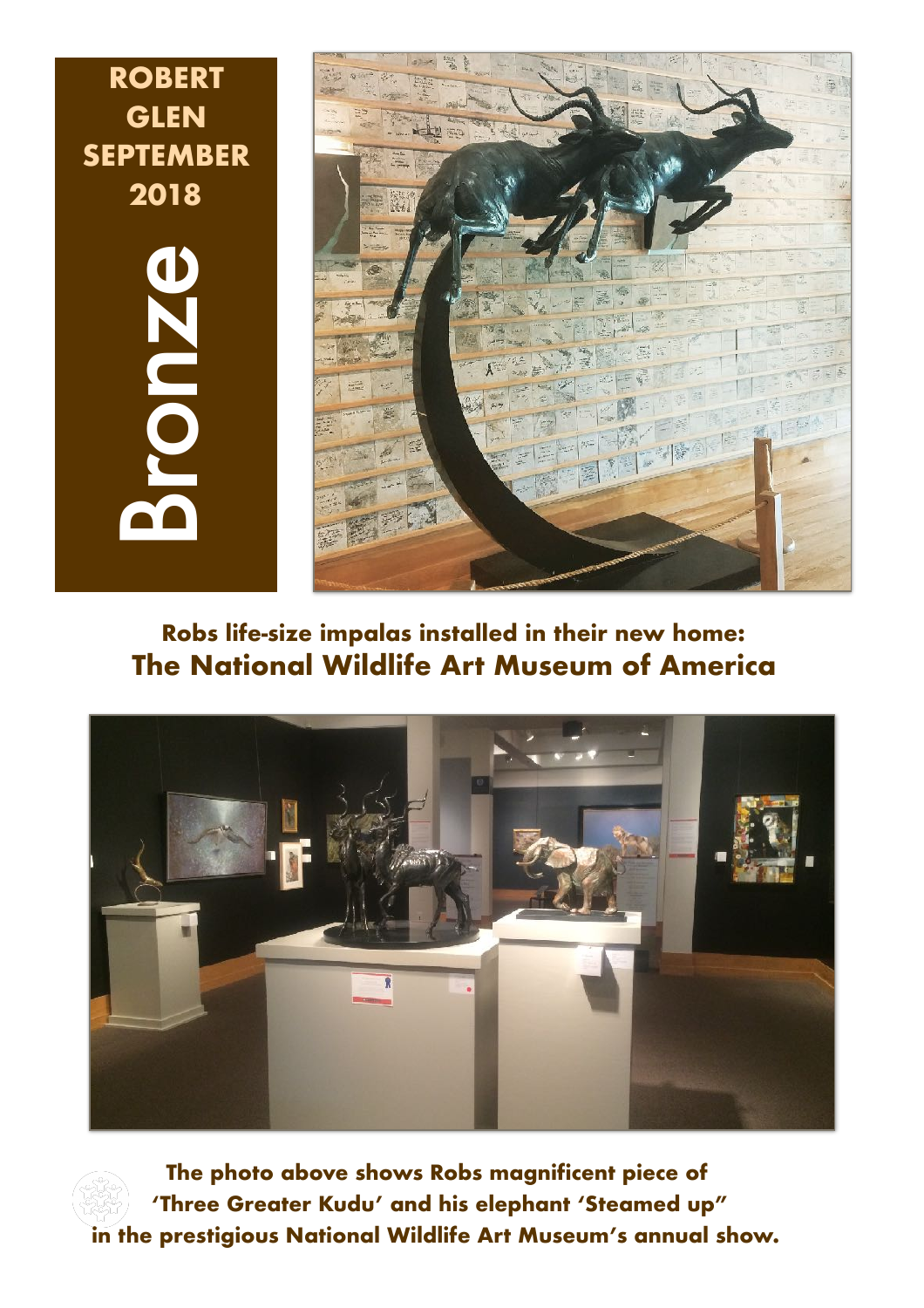

The 2017 Towers's Purchase Avend money was Karlo in Tiemer

**WESTERN VISIONS** 

Rob was honoured to find the prestigious Trustees Purchase award on his Kudu. This means it will become part of the Museums permanent collection. Rob is pictured here with Peggy Mays, one of the Museums Trustees and a major donor. The museum now owns four of Robs bronzes.



The elephant was also in demand, and was snapped up by another of the Museums Trustees.